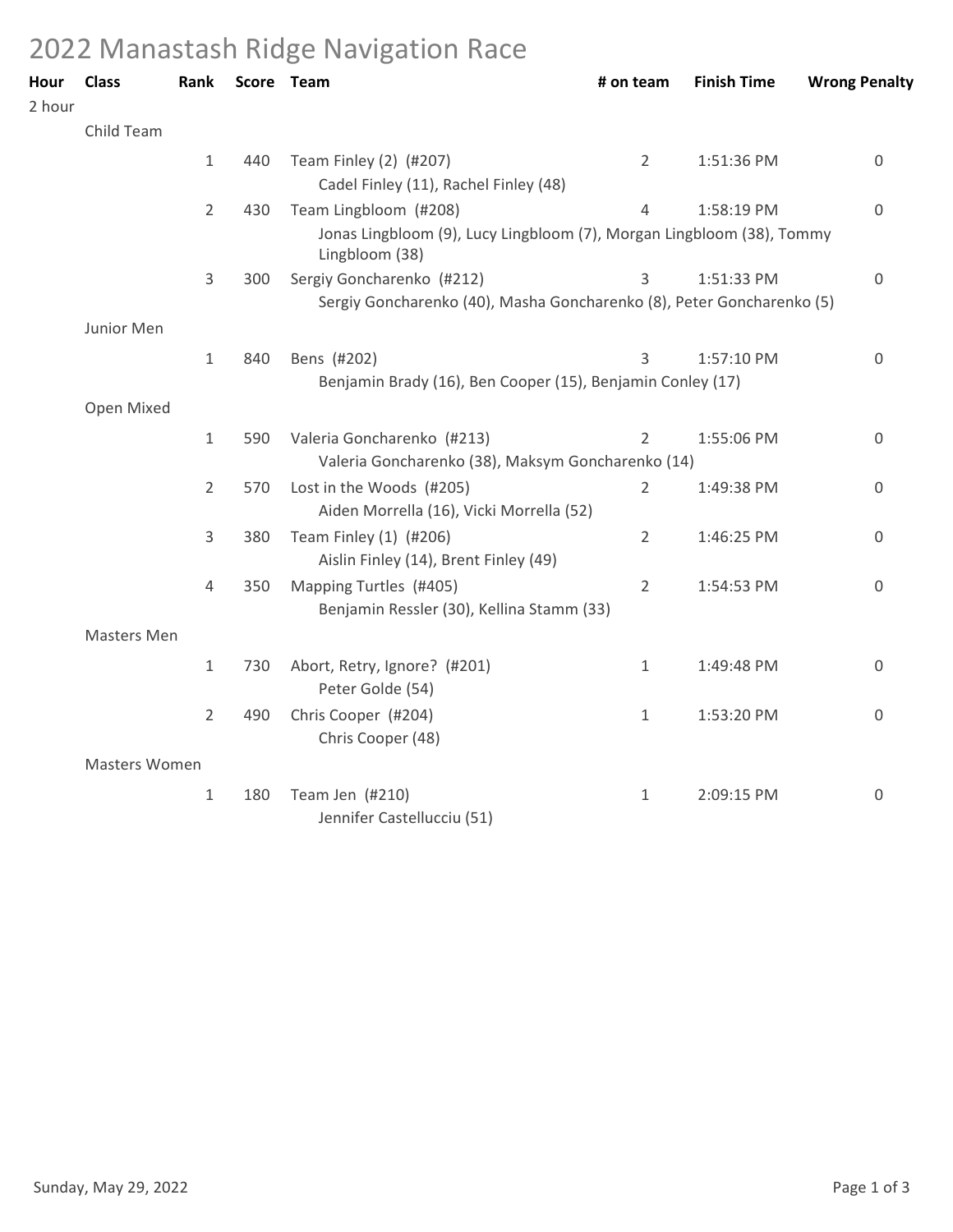| Hour<br>4 hour | <b>Class</b>          | Rank           |      | Score Team                                                                       | # on team      | <b>Finish Time</b> | <b>Wrong Penalty</b> |
|----------------|-----------------------|----------------|------|----------------------------------------------------------------------------------|----------------|--------------------|----------------------|
|                | Child Team            |                |      |                                                                                  |                |                    |                      |
|                |                       | $\mathbf{1}$   | 240  | Autobots (#416)                                                                  | $\overline{2}$ | 2:25:50 PM         | 0                    |
|                |                       |                |      | Michael Havrda (38), Lily Havrda (6)                                             |                |                    |                      |
|                | Junior Women          |                |      |                                                                                  |                |                    |                      |
|                |                       | $\mathbf{1}$   | 490  | Gottsackers (#423)<br>Elowyn Gottsacker (16), Aurora Gottsacker (20)             | $\overline{2}$ | 3:15:00 PM         | $\boldsymbol{0}$     |
|                | Open Men              |                |      |                                                                                  |                |                    |                      |
|                |                       | $\mathbf{1}$   | 710  | Max Szymanski (#412)<br>Max Syzmanski (22)                                       | 1              | 4:32:00 PM         | 0                    |
|                | Open Women            |                |      |                                                                                  |                |                    |                      |
|                |                       | $\mathbf{1}$   | 840  | Anne Wilkinson (#421)<br>Anne Wilkinson (28)                                     | $\mathbf{1}$   | 3:44:00 PM         | $\boldsymbol{0}$     |
|                |                       | $\overline{2}$ | 540  | Out of controls (#406)<br>Julie Cassata (40), Rebecca Jensen (37)                | $\overline{2}$ | 4:25:45 PM         | 0                    |
|                | Open Mixed            |                |      |                                                                                  |                |                    |                      |
|                |                       | $\mathbf{1}$   | 880  | I'll Just Follow Danny (#404)<br>Brett Buchholz (49), Danny Buchholz (13)        | $\overline{2}$ | 4:07:30 PM         | 0                    |
|                |                       | $\overline{2}$ | 150  | Enger Management Part Deux (#425)<br>Will Enger (35), Pam (35)                   | $\overline{2}$ | 3:01:10 PM         | $\boldsymbol{0}$     |
|                | Masters Men           |                |      |                                                                                  |                |                    |                      |
|                |                       | $\mathbf{1}$   | 920  | Mike Rothmeyer (#415)<br>Mike Rothmeyer (54)                                     | 1              | 3:56:45 PM         | 0                    |
|                | Masters Women         |                |      |                                                                                  |                |                    |                      |
|                |                       | 1              | 580  | Better Than Zero (#401)<br>Kate Byers-Jensen (41)                                | 1              | 3:42:02 PM         | 0                    |
|                |                       | $\overline{2}$ | 390  | Twig's Besties (#424)<br>Terry Farrah (62), Zarina Parpia (41), Busra Demir (28) | 3              | 3:18:54 PM         | 0                    |
|                | Supervet Men          |                |      |                                                                                  |                |                    |                      |
|                |                       | $\mathbf{1}$   | 1510 | Bruce Christopherson (#402)<br>Bruce Christopherson (60)                         | $\mathbf{1}$   | 4:17:59 PM         | $\mathbf 0$          |
|                | Supervet Women        |                |      |                                                                                  |                |                    |                      |
|                |                       | 1              | 680  | Team Tubac (#408)<br>Yvonne Poe (55)                                             | 1              | 3:42:20 PM         | 0                    |
|                | <b>Supervet Mixed</b> |                |      |                                                                                  |                |                    |                      |
|                |                       | $\mathbf 1$    | 620  | Strange Blonde (#407)<br>Susan Luedeke (60), Barry Teschlog (52)                 | 2              | 3:47:00 PM         | $\boldsymbol{0}$     |
|                | <b>Ultravet Men</b>   |                |      |                                                                                  |                |                    |                      |
|                |                       | $\mathbf{1}$   | 690  | Enger Management (#403)<br>David Enger (68)                                      | 1              | 2:17:16 PM         | $\boldsymbol{0}$     |